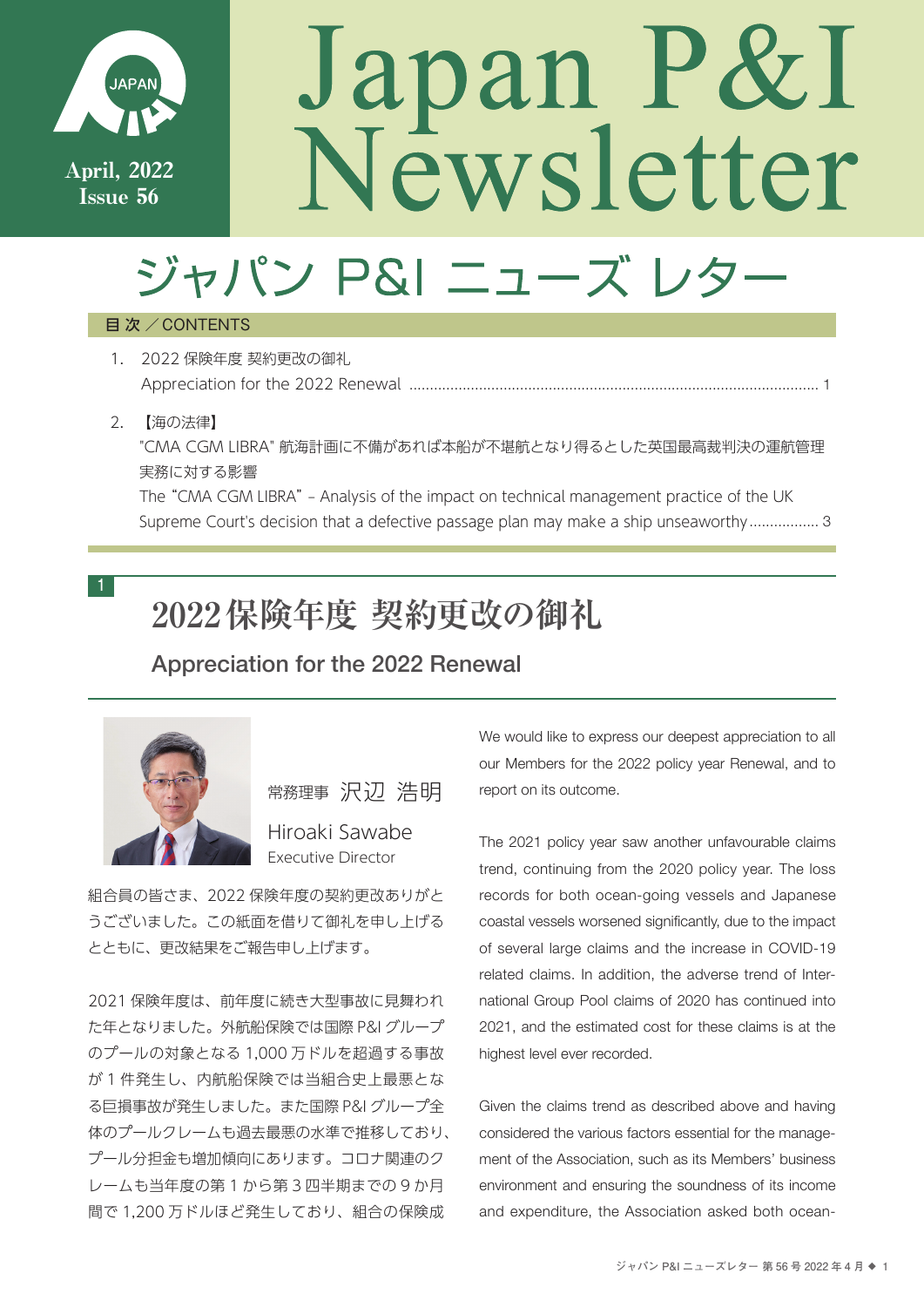### 績にインパクトを与えています。

このようなクレーム状況、組合員を取り巻く事業環境、 保険事業収支のバランス等の各要素を慎重に考慮した 結果、2022 保険年度の外航船保険の保険料率につき まして、10%のジェネラル・インクリースを実施いた しました。また、内航船保険につきましても、2011 年以来据え置いていた保険料率を 10%(ハーバータグ は 5%) 引き上げさせていただきました。

更改の結果、2022 保険年度開始時点(2022 年 2 月 20 日)の外航船保険の契約数は 2,078 隻、90.4 百万 トン、内航船保険の契約数は 1,784 隻、2.6 百万トン となりました。

外航船保険については、昨年に引き続いての 10%の ジェネラル・インクリース、内航船保険については、保 険料率の引き上げに加えて標準免責金額と保険成績に よる割増調整率の引き上げを実施させていただきまし たが、一部のフリートで契約の流出があったものの、ほ とんどの組合員の皆さまにご理解をいただき、目標とし ていた保険料水準を達成することができました。改めて、 組合員の皆さまのご理解とご支援に御礼申し上げます。

今年度も、収支改善と財務基盤の安定を目標とし、組 合運営の一層の効率化に努めることで、高品質な保険 サービスを安定的に組合員に提供し続けられるサステ <sub>。</sub><br>ナブルな組合を目指して邁進してまいりますので、組 合員の皆さまの一層のご支援とご協力を賜りますよう よろしくお願い申し上げます。  $(20, 20, 0.06)$  and  $(20, 0.06)$  policy  $(20, 0.07)$  policy  $(20, 0.07)$ 





going and coastal vessels Members for a 10% general increase in premiums.

As a result, we were able to achieve our target premium level with the understanding of most of our Members, and the Association has started the 2022 policy year (which began on 20 February 2022) with 2,078 vessels / 90.4 million tons of ocean-going vessels and 1,784 vessels / 2.6 million tons of coastal vessels.

We shall continue to strive to provide high quality, sustainable P&I insurance to our Members and, once again, we would like to thank all of our Members for their support.



| ■ 撒精貨物船<br>Bulk Carriers  51.9%             |       |
|---------------------------------------------|-------|
| ■コンテナ船<br>$\cdots$ 15.4%<br>Container Ships |       |
| ■タンカー<br>Tankers ……………………                   | 13.9% |
| ■自動車車用船<br>Car Carriers                     | 8.7%  |
| ■ LPG, LNGタンカー<br>LPG, LNG Tankers          | 6.4%  |
| ■一般貨物船<br>General Cargo Ships  2.2%         |       |
| ■その他<br>Others                              | 1.5%  |

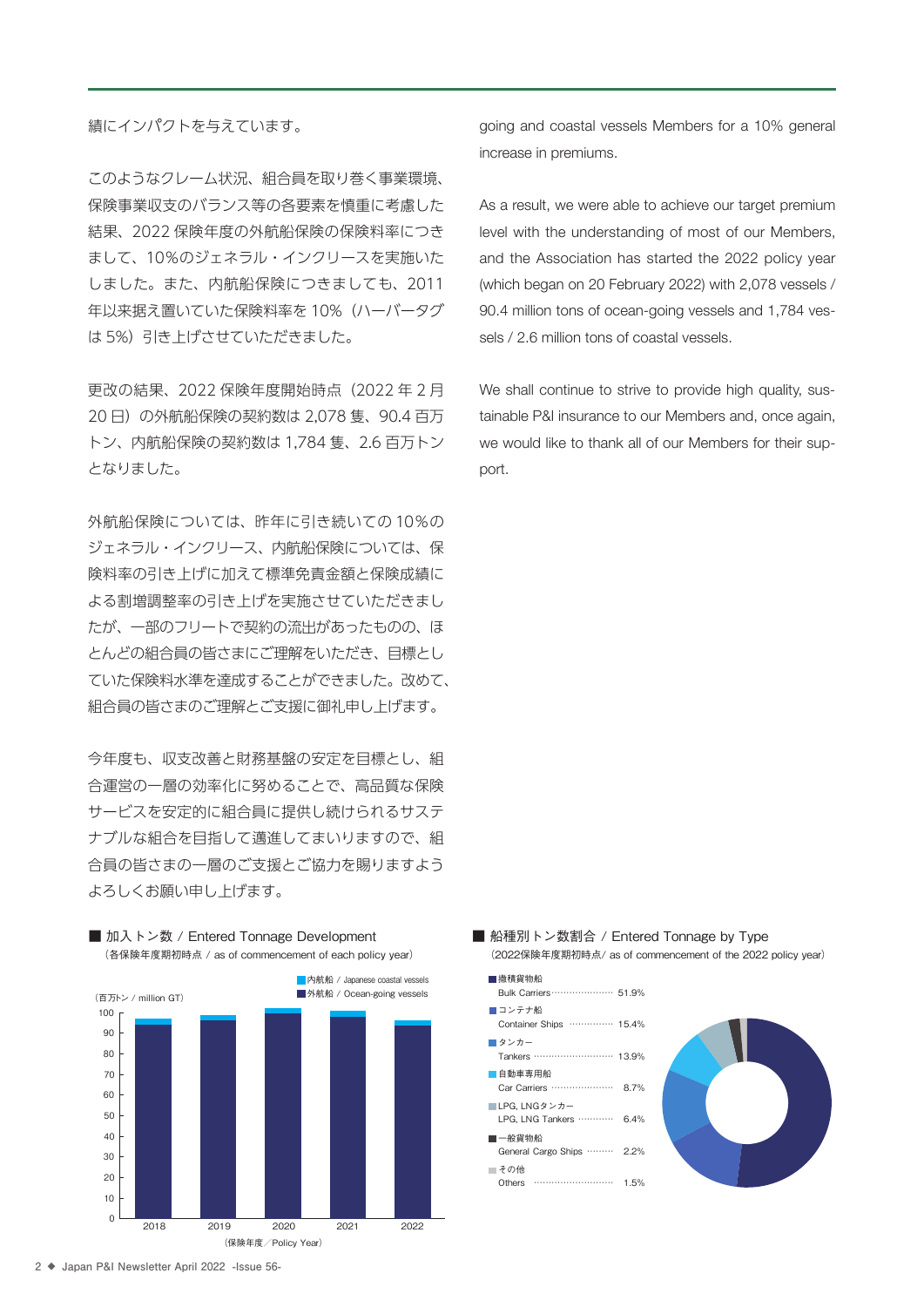### **【海の法律】**

2

## **"CMA CGM LIBRA"**

航海計画に不備があれば本船が不堪航となり得るとした英国最高裁判決の 運航管理実務に対する影響

### The "CMA CGM LIBRA"

**– Analysis of the impact on technical management practice of the UK Supreme Court's decision that a defective passage plan may make a ship unseaworthy**



弁護士法人東町法律事務所 パートナー 弁護士・海事補佐人 手塚 祥平 Partner, Higashimachi LPC Shohei Tezuka

昨年 11 月、英国最高裁判所にて、不備のある航 海計画の下に出港した本船「CMA CGM LIBRAI」 が、灯標で示された航路外を航行して座礁した事案 について、ヘーグ・ルールにおける航海過失免責が 適用されるとの船主主張が否定され、本船の堪航性 (seaworthiness)に関する注意義務の違反があった として船主の責任ありとする判決が下されました $^1$ 。本 判決は、船舶の運航管理に大きな影響を及ぼすケース であることから、ここにご紹介します。

### 【事案の概要】

### 1. 座礁事故とクレームの内容

コンテナ船「CMA CGM LIBRA」は、2011 年 5 月、 5,983 本のコンテナを積載して Xiamen (厦門) から 香港に向けて出港する際、灯標で区切られた浚渫航路 外の浅瀬に座礁しました。本件事故時、本船は等喫水 15.5m で、座礁地点は、後述 2 の本船備付の印刷版 海図上は水深 30m 以上とされていたものの、実際に は、座礁地点の右舷側 1 ケーブル以内に、後述 2 の 航海情報通知「1691/11」号に記載された水深 1.2m In November 2021, the UK Supreme Court delivered its decision in the "CMA CGM Libra"<sup>1</sup> that the Owners are liable for the grounding of the Vessel, which navigated outside of a buoyed and dredged fairway after departing port with a defective passage plan. The Owners argued that the defective passage plan was a matter that fell under the error in navigation exception under the Hague Rules and therefore they were not liable. However, the Court rejected the Owners' submissions and held that they were in breach of the seaworthiness obligation. This judgment will have a material impact on the practice of ship operations, which will be discussed in this article.

### <FACTS>

### 1. The grounding and claims

In May 2011, the container vessel "CMA CGM LIBRA", loaded with 5,983 containers, grounded on a shoal outside of the buoyed and dredged fairway during its departure from the port of Xiamen, China on a voyage to Hong Kong.

At the time of grounding, the Vessel's even keel was 15.5 metres. Although the depth of the point of grounding was stated as being more than 30 metres on the printed chart equipped onboard the Vessel, there was actually a shoal of 1.2 metres depth less than a cable to her starboard, which was marked in the Notice to Mariners

<sup>1</sup> Alize 1954 and Anor v Allianz Elementar Versicherungs AG and Ors [2021] UKSC 51

<sup>1</sup> Alize 1954 and Anor v Allianz Elementar Versicherungs AG and Ors [2021] UKSC 51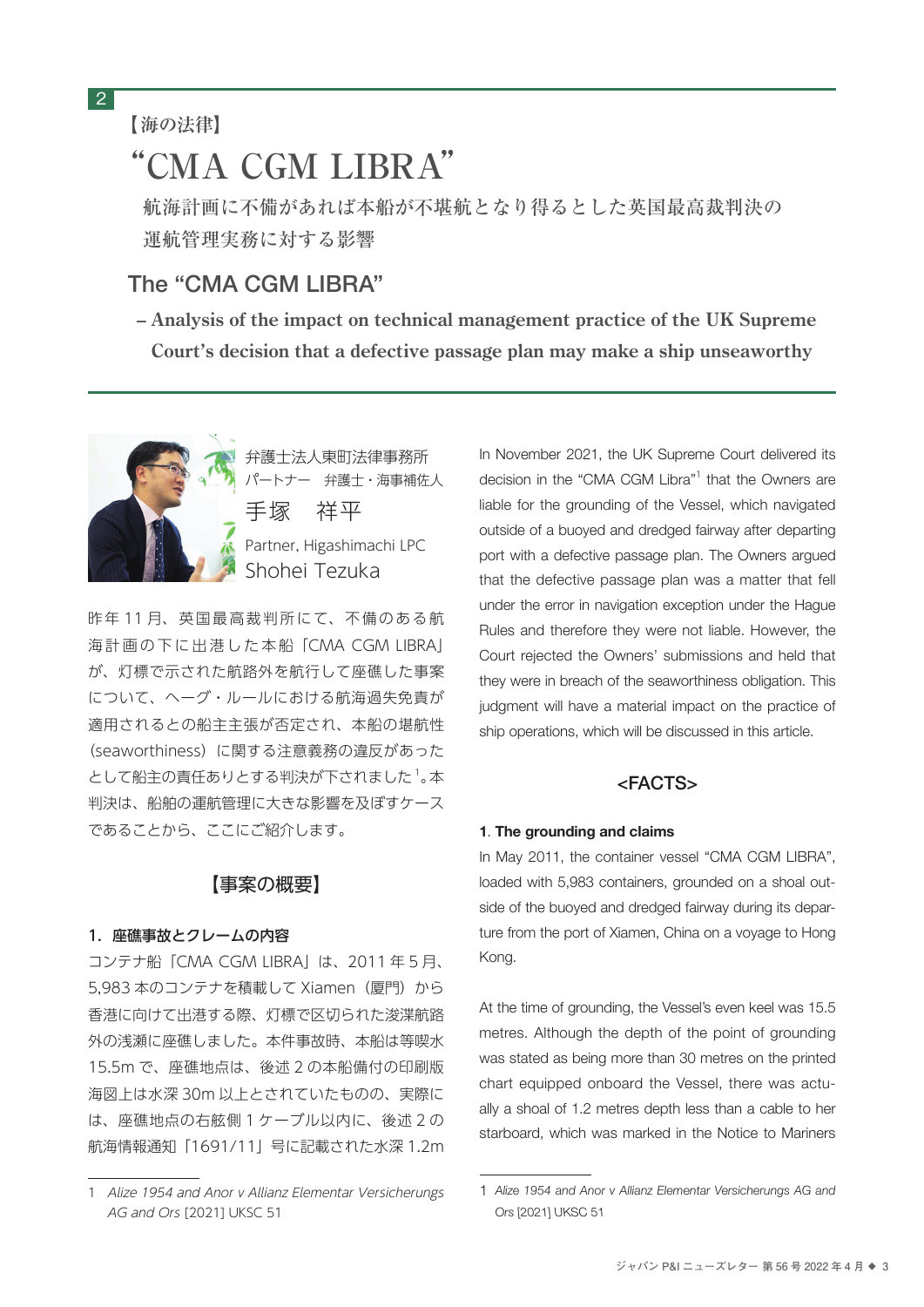本件事故について、共同海損(GA)が宣言され、船 主は、貨物関係者に対し共同海損分担金として約 1300 万米ドルを請求しました。これに対し、貨物関 係者の約 8% が、本件事故は、航海計画の不備が原 因であり、この点につき船主の堪航性担保義務違反が あるとして分担金約 80 万ドルの支払を拒否したため、 船主が英国裁判所に訴えを起こしました。

### 2.本船の航海計画-海図等の整備状況

本船は、航海計画の立案にあたり、最新の印刷版海 図(英国水路局発行)を使用しました。英国水路局は、 印刷版海図の発行に加え、原則として毎週、乗組員向 けに航海情報通知を発行しており、本船にも 2010 年 12 月に出された同通知「6274(P)/10」号が備え 付けられており、それには、Xiamen 港周辺航路に関 する情報も含まれていました。航海情報通知の一定の 内容については、海図に書き込まなければならないと されており、6274(P)/10 号通知には、厦門港航 路の周辺に、海図に記録されたよりも水深の浅い場所 が多数あること等が記載されていましたが、本船船員 は、海図自体にこの内容を書き込んだり、航海計画書 にこの通知を参照する旨の注記を記載したりしません でした。

また、出港前の 2011 年 4 月に発行された航海情報 通知「1691/11」号は、海図上の多数の水深記載 の修正を求めており、中でも、浚渫航路外に、水深 4.8m の地点と、長さ 30m にわたり水深 1.2m の浅 瀬があることが示されていました。

船長は、証人尋問において、もし上記の航海情報通知 の内容が海図に書き込まれていたならば浚渫航路外を 航行することはなかったであろうと証言しました。な お、本件事故時は満潮後で浚渫航路内は本船が航行す るのに十分な水深がありました。

### 【本件の主な争点】

本件貨物運送契約にはヘーグ・ルールが適用され るところ、同ルール上、船主は、荷主に対して本 1691/11 that will be described in further detail below.

The Owners declared General Average and claimed against cargo interests in the sum of about US\$ 13 million as their contributions. However, about 8% of the cargo interests, representing a sum of about US\$ 800,000, rejected the claim on the grounds that the casualty was caused by the Vessel's defective passage plan and that such defect amounted to the Owners' failure to exercise due diligence to make the Vessel seaworthy. In response, the Owners commenced proceedings in the English High Court.

### 2. The Vessel's passage plan – charts etc. on board

In planning the departure from the port of Xiamen, the master and crew used the most up-to-date printed version of a chart issued by the UK Hydrographic Office. The UK Hydrographic Office regularly publishes (usually on a weekly basis) Notices to Mariners which provide crew with navigational information. The Notice to Mariners 6274(P)/10 issued in December 2010 was on board the Vessel and included certain information regarding the approaches to Xiamen port.

Some of the information included in Notices to Mariners must be marked on charts. Notice to Mariners 6274(P)/10 included the following warning:

"Numerous depths less than the charted exist within, and in the approaches to Xiamen Gang"

However, this warning was neither annotated to the working chart nor referred to in the passage plan document.

Another Notice to Mariners 1691/11 was issued in April 2011, several weeks prior to the Vessel's departure from Xiamen. This notice required several corrections to charted depth, including a depth of 4.8 metres and another depth of 1.2 metres on a 30-metre contour outside the dredged fairway.

In his cross-examination, the master accepted that if the warning in the Notice to Mariners 6274(P)/10 was marked on the chart he would not have attempted to navigate outside the fairway. At the time of the casualty, it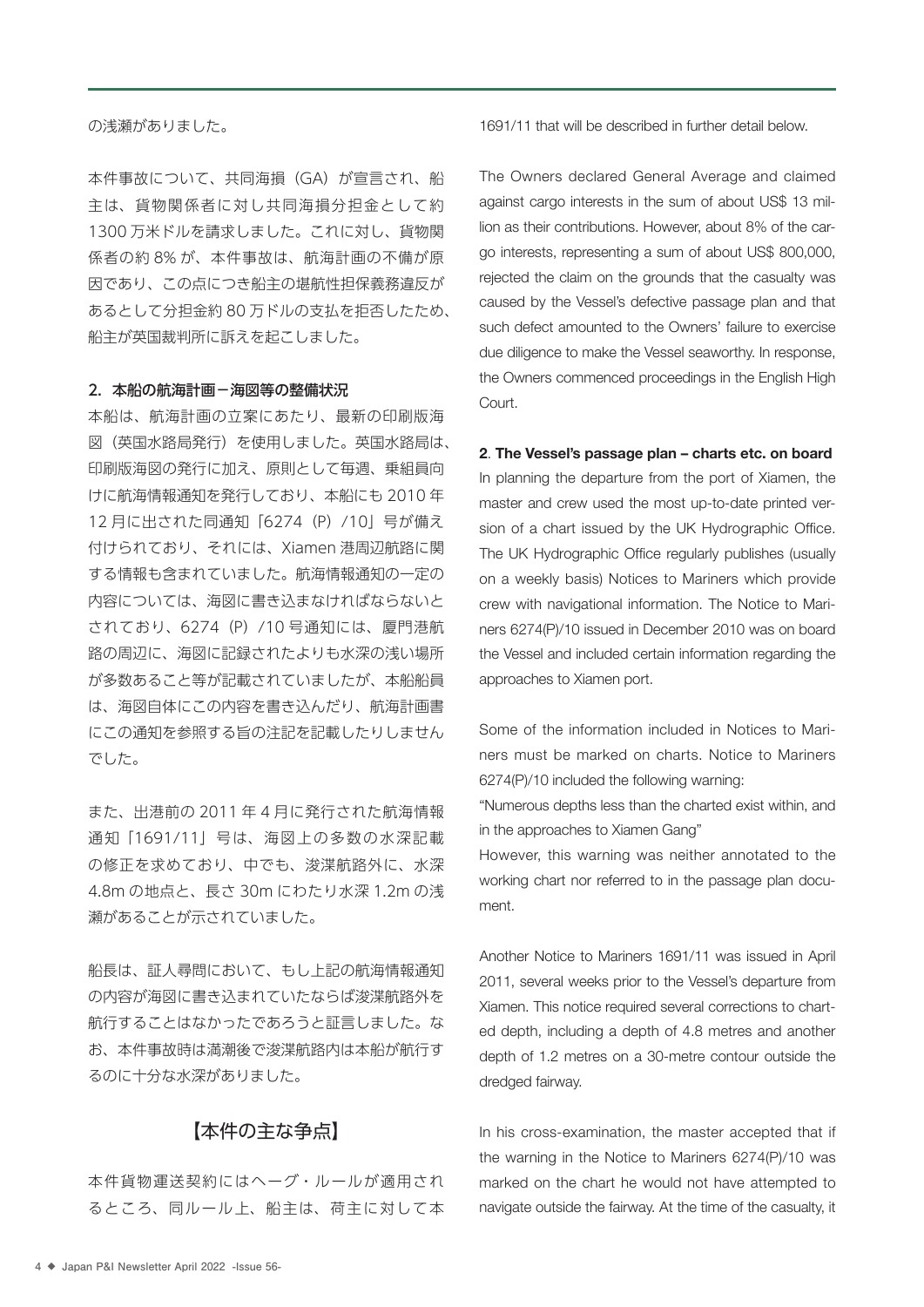船出港前・出港時に本船が堪航性を有することに ついて相当の注意を尽くす義務(堪航性担保義務、 due diligence obligation) を 負 い( 第 3 条 1 項 (a))、他方で、船長等の「航海上の過失」(error in navigation)により生じた損害については賠償責任を 負わないとされています(「航海過失免責」。第 4 条 2 項(a))。

ところで、英国の判例上、船長等の航海上の過失によ る事故であっても、その過失が本船の不堪航(に関す る船主の注意義務違反)により生じたものである場合 には、船主は上記の航海過失免責を主張することはで きないと考えられてきました。このことから、本件 では、主に航海計画の不備について、出港前・出港時 の堪航性担保義務違反(→船主有責)と評価すべきか、 航海上の過失(→船主無責)と評価すべきかが争われ ました。

第一審は、航海計画の不備は堪航性担保義務違反に該 当するとして船主有責と判断、第二審もこれを支持し、 船主が最高裁に上訴しました。

### 【英国最高裁の判断】

英国最高裁において、船主は、ヘーグ・ルール上、堪 航性担保義務は、本船の属性・設備という物的な問題 であり、他方で、航海過失免責は、乗組員が本船の属 性・設備をいかに用いて本船を運航するかという人的 な問題であるとしたうえで、乗組員が作成する航海 計画に不備があったとしても後者の問題であるとして、 本件事故については航海過失免責が適用され、船主は 無責であると主張しました。

しかし、英国最高裁は、判例上の解釈に従い、航海上 の過失により事故が発生した場合でも堪航性担保義務 違反がきっかけとなった場合には、船主は航海過失免 責の適用を主張できないと判断したうえで、航海計画 の立案が航海上の問題であることは否定しなかったも のの、堪航性担保義務と航海過失免責との間で船主が 主張するような区別を行う理由はないとして、船主主 張を斥けました。

was after high water and the depth in the fairway, which was increased by the high water, would have been sufficient for the Vessel to navigate.

### <Main issue>

The Hague Rules applied to the contracts of carriage in question. Under the Rules, the carrier (i.e. the Owners) is required to exercise due diligence to make a ship seaworthy (Article III rule 1(a)), and, on the other hand, the carrier is excepted from liability for loss or damage arising or resulting from, inter alia, an act or neglect of the Master in the navigation of the ship ("error in navigation", Article IV rule 2(a)).

It is established in English case law that a carrier cannot rely on the error in navigation defence if the casualty was caused by an error in navigation on the part of the master or crew, but a breach of the seaworthiness obligation was causative of the navigation error.

Thus, the main issue in this case was whether the defective passage plan was a matter of the due diligence obligations in making the Vessel seaworthy before and at the beginning of the voyage (if so, the Owners as carrier were liable), or a matter of error in navigation (if so, the Owners as carrier were excepted).

The High Court held that the defective passage plan constituted a breach of the seaworthiness obligations and the Owners were liable. The Court of Appeal upheld this first instance decision and the Owners appealed to the Supreme Court.

### <The Supreme Court judgment>

In the Supreme Court, the Owners submitted that the seaworthiness obligations under the Hague Rules concern the physical state of the ship, namely her attributes and equipment, and, on the other hand, navigation (and any error) focuses on the crew's operation of the ship using these attributes and equipment. On this basis, the Owners argued that the defect in the Vessel's passage plan was related to navigation, hence the Owners could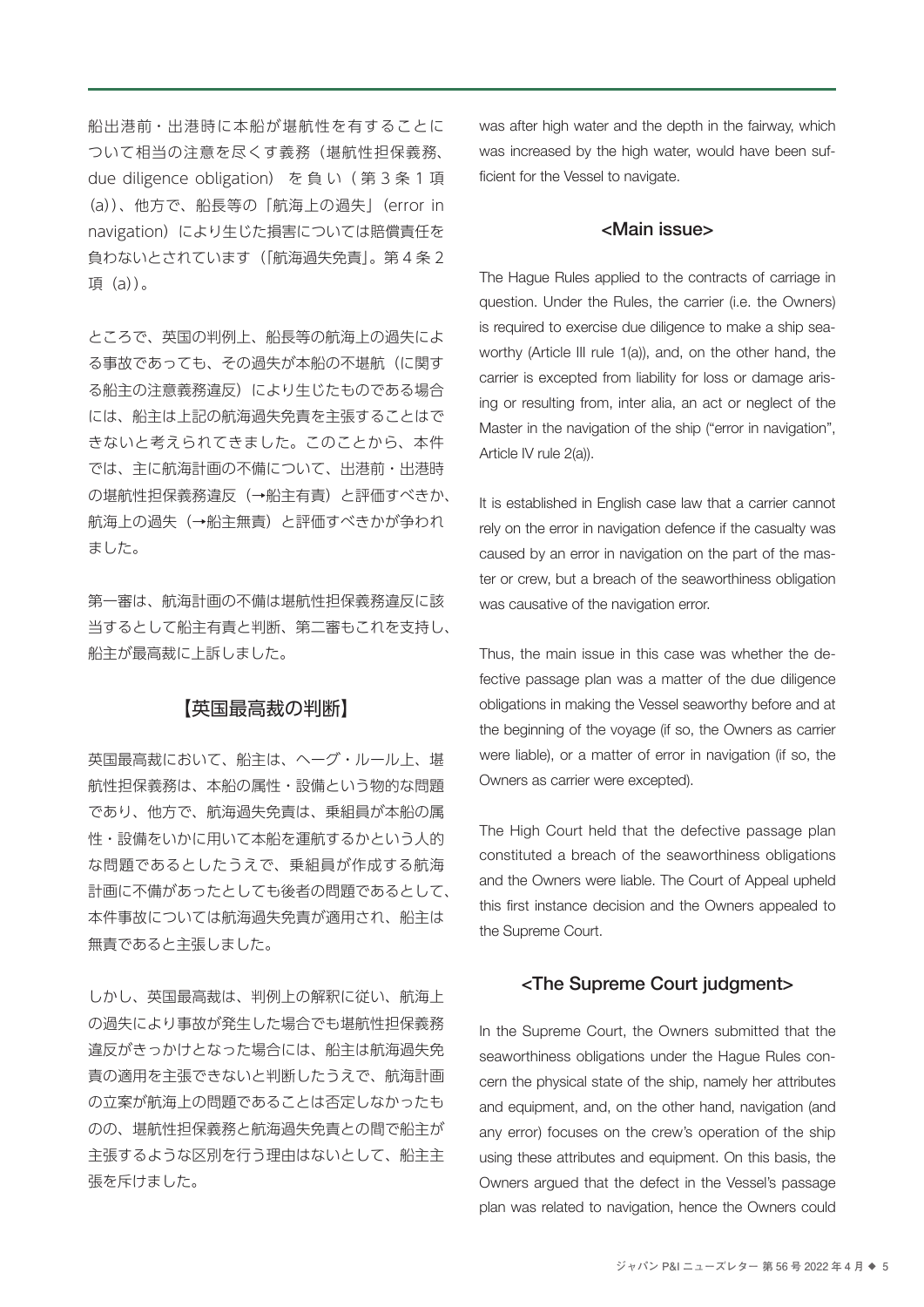そして、船主の堪航性担保義務違反の認定に関して 英国判例上確立されている、「思慮深い船主であれ ば、不堪航の要素を認識していたならば本船出港前 にその要素を解消するか」という判断基準(prudent owner test)を適用して、航海計画がないまま、ま たは、本船を危険にさらすような不備のある航海計画 の下で航海を開始する場合には、船主は堪航性担保義 務違反の責任を負い得るとしました。

また、船主は、不備のある航海計画を立案したのは、 堪航性担保義務を負う船主(会社)そのものではなく 本船の船長・二航士であるから、仮に本船が不堪航状 態であったとしても、船主は注意義務違反の責任を負 わないとも主張していましたが、英国最高裁は、具体 的に必要な作業を誰が行うかに関わらず船主は堪航性 担保義務を負うとして、この主張も斥けました。

なお、この関係で、英国最高裁は、本船や貨物が船主 の管理下に入る前の事情により不堪航となっていた場 合(直ちに発見できない造船所での施工不良やコンテ ナ内の未申告危険物等)には船主は注意義務違反の責 任を問われないこともあり得るものの、管理下に入っ た後に相当の注意を尽くせば発見し得た不堪航要素に ついては、責任を負うことになるだろうとも判断して います。

結局、英国最高裁は、全員一致にて、船主に堪航性担 保義務違反ありと判断し、さらに、船長が、海図に航 海情報通知の内容が書き込まれていたのであれば浚渫 航路外を航行することはなかったと証言していたこと から(【事案の概要】第 2 項末尾ご参照)、上記の堪航 性担保義務違反と本件座礁事故との間の因果関係も肯 定し、船主の貨物権利者に対する共同海損分担金の請 求は棄却されました。

### 【コメント】

### 1 堪航性担保義務違反について

英国法上、貨物運送契約において運送人(船主)は 荷主に対して、出港前・出港時に本船が堪航性を 有することについて相当の注意を尽くす義務(due diligence obligation)を負っています。ご案内のと

rely on the error in navigation defence and were not liable.

However, the Court affirmed the established interpretation that the error in navigation defence may not be relied upon if an error in navigation caused by the unseaworthiness of the ship led to the casualty. Although the Court did not reject the assertion that passage planning is a matter of navigation, it held that there is no "attribute threshold" in law between the seaworthiness obligation and error in navigation, and consequently rejected the Owners' arguments.

The Court applied the "prudent owner test" established under English case law to the case. That is to say, it asked the question, "would a prudent shipowner have required that it should be made good before sending his ship to sea had he known of it?". It held that a ship is likely to be unseaworthy if she commences a voyage without a passage plan, or with such a defective passage plan that it could endanger the safety of the ship.

The Owners also submitted that the passage plan was made by the master and second officer, rather than the Owners themselves who owe the seaworthiness obligations. On this basis, they argued that there was no failure on the part of the Owners to exercise due diligence to make the Vessel seaworthy, even if the Vessel was unseaworthy. In rejecting this contention, however, the Court held that due diligence shall be exercised in the work of making a ship seaworthy, regardless of who has been entrusted with the task.

In this context, it is notable that the Court suggested that the owners may not be liable for a failure to exercise due diligence which occurred before they become responsible for a ship or cargo (e.g., unseaworthiness caused by latent faulty workmanship by the builder or undeclared dangerous cargo in containers). However, the Court also observed that the owners may nevertheless be liable if they could reasonably discover such defect or danger by exercising due diligence after the ship or cargo in question has come within their control.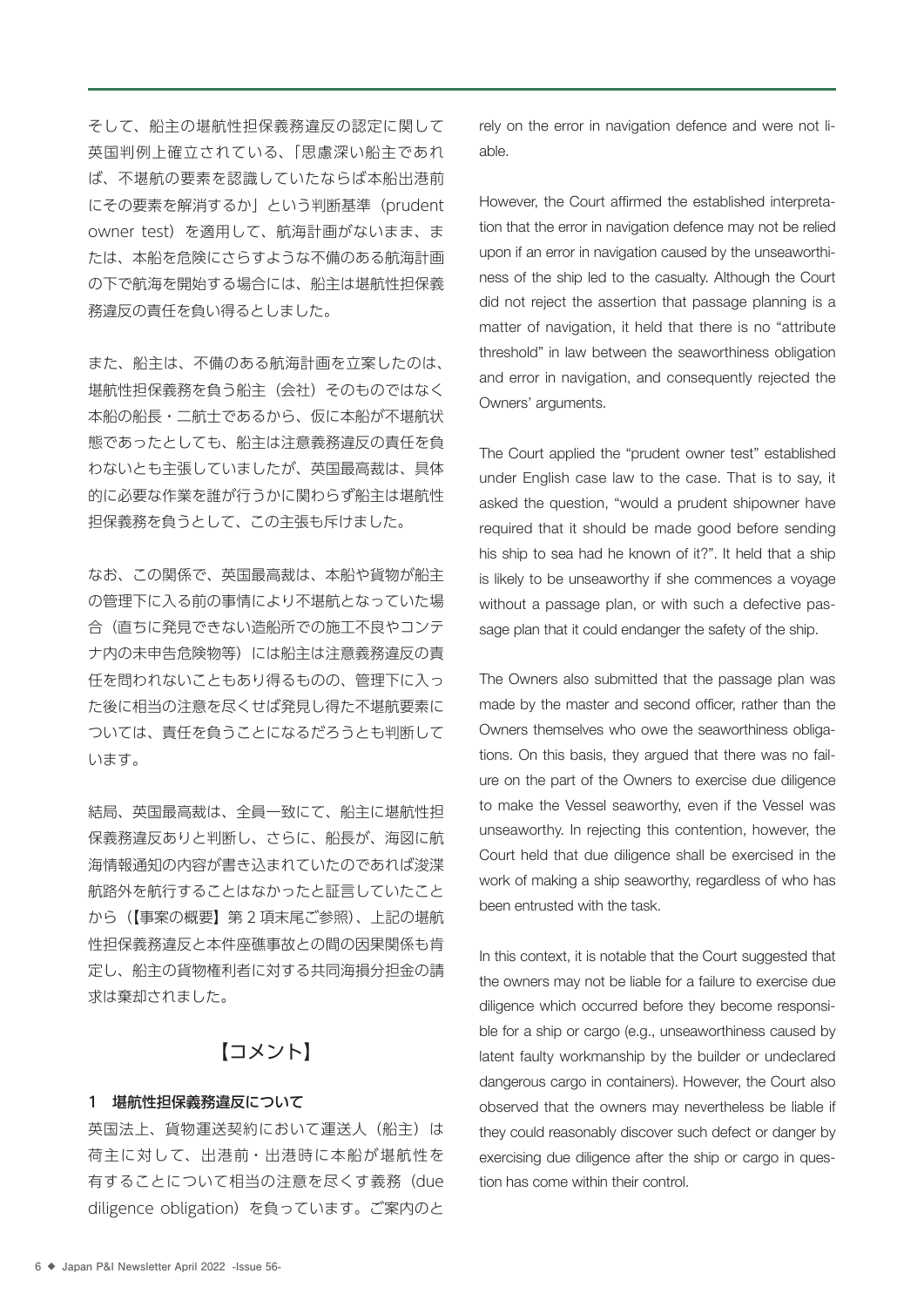おり「相当の注意を尽くす義務」が意味するところは、 仮に本船が不堪航状態にあったとしても直ちに船主有 責となるのではなく、堪航性確保について「相当の注 意」を尽くしたといえる場合には船主無責、そうでな ければ船主有責とするものです。船主側からみれば① 本船は不堪航ではなかった、②仮に不堪航だったとし ても相当の注意を尽くしていた(=相当の注意を尽く しても回避できない事情だった)、と二段構えの反論 の余地があることとなります。

もっとも、本件の個別事情の下で問題になった事情は、 航海計画の不備、より具体的には、関連する航海情報 通知自体は本船にあったものの、その内容が航海計画 の立案に用いる海図に反映されていなかったことです から「不堪航であったとしても相当の注意は尽くし ていた」という上記②の主張を展開することは困難で あったと考えられます。

### 2 運航管理実務への影響について

本判決は、航海計画に不備がある場合、それが堪航性 担保義務違反の問題となると判断したものであり、船 主の運航管理に対して、航海計画の立案とそれに関す る証拠の確保・保全の必要性が明確になったという意 味で大きな影響を与えるものと思われます。

英国最高裁は、航海計画の立案に関する IMO のガイ ドライン(1999 年 11 月 25 日付 Resolution A893 (21))に言及し、IMO ガイドラインが、あらゆる外 航船舶に適用されるべきであると宣言したうえで整理 した、①関連情報の収集・評価、②立案、③実行、④ 検証の 4 つの過程について検討しています。

これらのうち、ヘーグ(・ヴィスビー)・ルール上の 堪航性担保義務は、出港時までを基準時とするもので あることから①②が関係することとなり、いずれかに 不備があれば本船は不堪航となり得るということが裁 判官全員一致の本判決により明確にされたものと評価 されます。

この IMO ガイドラインは、①②の過程についてはさ まざまな情報を単に収集するのみならず、例えば海図 に予定航路・航跡・危険区域等を適切に記載すること

In conclusion, the Court unanimously held that the Owners were liable for the unseaworthiness of the Vessel. Taking into account that the master accepted in his cross-examination that he would not have manoeuvred outside the fairway had the warning in the Notice to Mariners been marked in the working chart, the Court affirmed the existence of a chain of causation between the defective passage plan and the casualty, and dismissed the Owners' appeal.

### <Comments>

### 1. Breach of seaworthiness obligation

Under a contract of carriage to which English law applies, the carrier (owners) shall exercise due diligence to make the ship seaworthy before and at the beginning of the voyage.

As readers may already be aware, the due diligence obligation means that the owners are not automatically liable for the unseaworthy state of a ship. They would be liable if they fail to exercise due diligence to make the ship seaworthy, but not liable if the same is exercised. From the perspective of owners, they may rely on a two-layered defence, that is to say, (i) the ship was seaworthy, but even if she was unseaworthy, (ii) the owners exercised due diligence to make her seaworthy. In other words, the unseaworthy state of the ship could not have been remedied by the exercise of due diligence.

However, the matter in question in the case of the CMA CGM LIBRA was the defective passage plan, or more specifically, the fact that the relevant Notice to Mariners was on board but not expressly referred to in the working chart used for the passage planning. Under such circumstances, it would have been difficult for the Owners to submit that they had exercised due diligence if the Vessel was unseaworthy.

### 2. Impact on technical management practice

This Supreme Court judgment affirmed that defects in a passage plan can constitute a breach of seaworthiness obligations. It highlighted the importance of passage planning as well as preserving the evidence of proper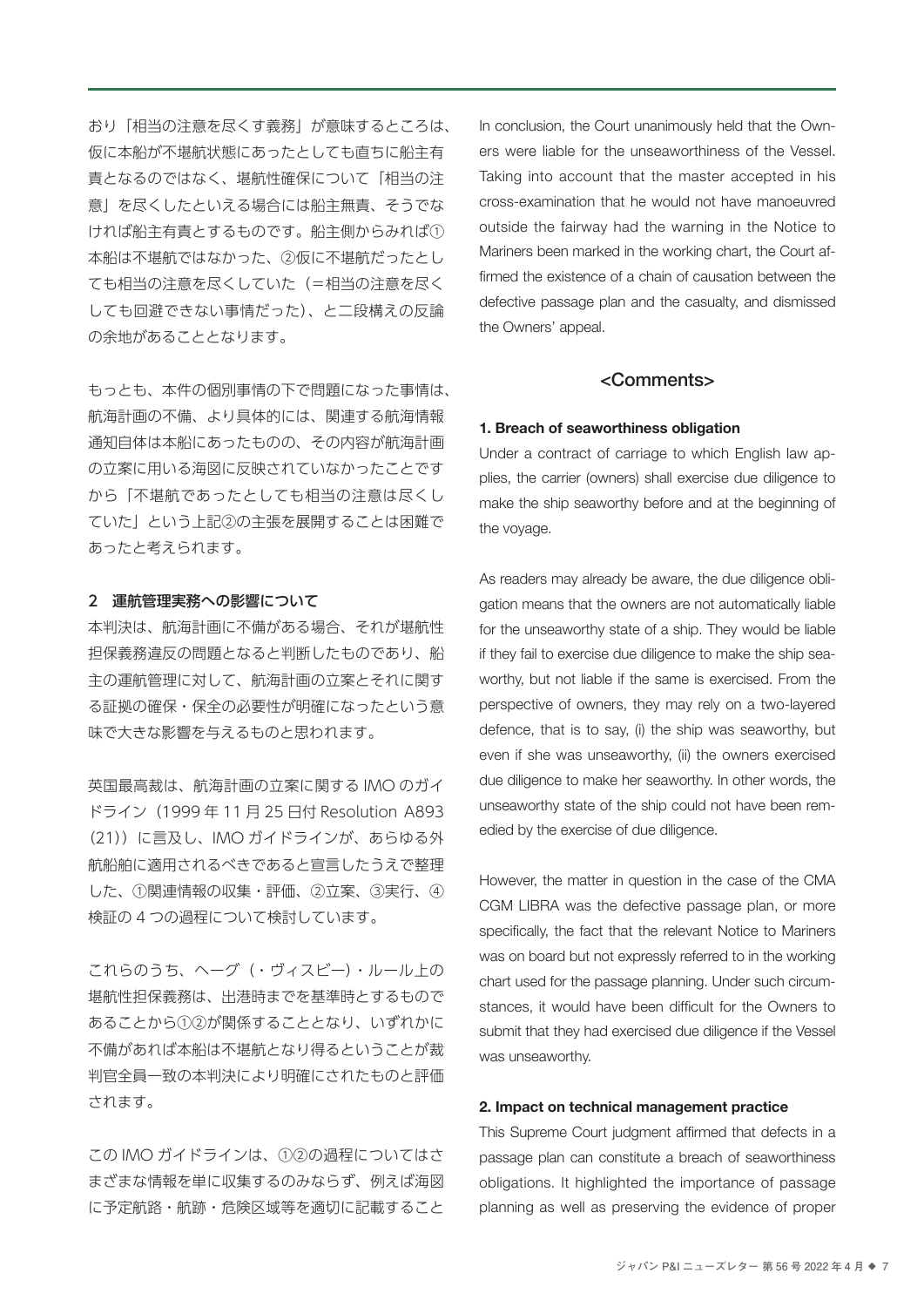を要求するなど、あらゆる危険要素を把握できる一覧 性のある航海計画を作成することを求めています。

本判決も、関係する航海情報通知自体は本船に備え られていたもののその内容(海図よりも水深が浅い 箇所が多数存在すること)が海図に書き込まれていな かったため、航海計画立案の際に見落とされたという 点をもって堪航性担保義務違反と認定したものであり、 IMO ガイドラインを踏襲しているものと考えられま す。

船主側のディフェンスという観点からは、どこまで事 務負担を増やすことができるかという問題と背中合わ せではありますが、IMO ガイドラインを意識した航 海計画を立案することに加え、これを遵守したことを 後から客観的証拠(書面・メール等)で証明できるよ うにしておくことも重要なポイントになります。

より具体的には、例えば、①海図等は常に最新のもの を保持し、かつ、航海情報通知のような更新情報も含 めて一覧できる状態を維持すること、②気象・海象等 のデータの収集経過と、それらをどのように評価し航 海計画に反映させたのかを記録化すること、③電話や 口頭で得た情報について、その内容を可及的速やかに 関係者間のメールで共有する、紙ベースで得た資料に ついては入手日や提供者を書き込む、インターネット で入手した情報は電子ファイル等で保存するなど、取 得した情報の内容や取得時期を証拠化し整理しておく こと、④航海計画の立案にあたっていかなる事情・い かなる資料を収集・考慮したかという判断プロセス自 体も記録しておくこと等も将来のクレーム対策のみな らず、本船安全運航の方策としても検討に値するもの と思われます。

### 3 今後の展望

本判決は、直接的には、貨物権利者に対して共同海 損分担金を請求できるかが問題になった事案です が、実質的な争点である堪航性担保義務と航海過失免 責の問題は、貨物権利者からの貨物クレーム、また、 Clause Paramount によりヘーグ(・ヴィスビー)・ ルールが摂取された定期傭船契約における船主・定期 傭船者間のクレームとも共通する問題です。

planning, which will have a material impact on the technical management by shipowners.

The Court referred to the IMO's Guidelines for Voyage Planning, adopted by Resolution A893(21) on 25 November 1999 and applicable to all ships engaged in international voyages, and examined the four components of passage planning identified by the Guidelines i.e. (i) appraisal, (ii) planning, (iii) execution and (iv) monitoring.

Amongst these four components, the (i) appraisal and (ii) planning stages are relevant to the seaworthiness obligations under the Hague (Visby) Rules since said obligations are related to the work to be performed before and at the beginning of a voyage. It could be said that the unanimous decision of the Court has made it clear that any defect in either of these two stages can render the ship unseaworthy.

The Guidelines require that, in relation to these two stages, an owner shall not only collect the various necessary information but also furnish a passage plan in which any and all risks and dangers can be identified at a glance, which includes properly plotting the intended route, tracking the voyage and all areas of danger and so on.

This judgment followed the Guidelines in holding that the Owners were in breach of the seaworthiness obligations since, although the relevant Notice to Mariners was on board, its contents, namely the existence of numerous depths less than those charted, were not marked in the working chart, and the warning in the notice was consequently omitted from the passage planning.

From the perspective of owners' defence, it would be of material importance to preserve objective evidence of complying with the Guidelines in the process of passage planning (e.g., by way of writing and emails), in addition to paying appropriate attention to the Guidelines in passage planning. This will obviously increase an owner's administrative and documentary work so they are required to balance such burden and efficacy of their daily operations.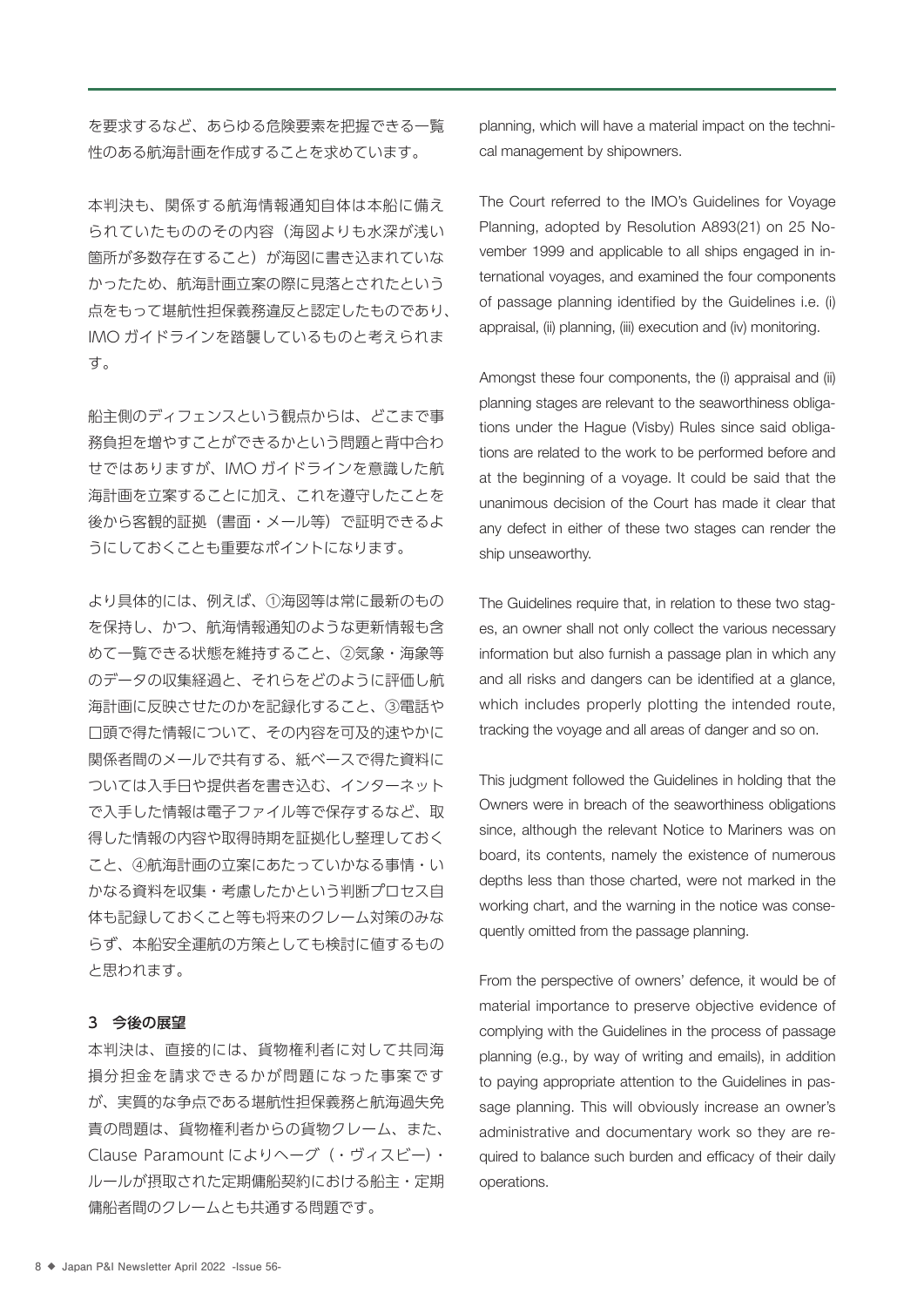よって、今後、具体的な事故態様によるものの、航海 計画の適不適が堪航性担保義務違反の関係で争点にな るケースが増えてくることも予想されます。

More specifically, it should be worth considering, for the purposes of preparation for future claims as well as the safe operation of ships, for example, (i) to maintain the most up-to-date version of the charts and any updates such as Notices to Mariners so they can be confirmed at a glance, (ii) to record the process of collecting sea and weather conditions and other relevant data and the assessment of such data and its reflection in the passage plan, (iii) to preserve as objective evidence the time of collection and details of the information (e.g. (a) information acquired verbally should be confirmed immediately with the relevant persons via email, (b) hardcopy documents should be marked with the date of receipt and who it was received from, and (c) information obtained via the internet should be saved electronically) and (iv) to make a comprehensive record of the planning process itself, such as the details of the information and documents which have been collected and the assessment of such information and documents.

### 3. Future

The dispute in this case was whether the Owners could claim General Average contributions against cargo interests, however, the legal issues of the seaworthiness obligation and errors in navigation may also arise in cargo claims and, where the Hague (Visby) Rules are incorporated by a Clause Paramount, claims between owners and charterers.

Thus, it is anticipated that, depending on the particular facts of each case, more disputes will arise where the appropriateness of a passage plan is argued in the context of the seaworthiness obligation.